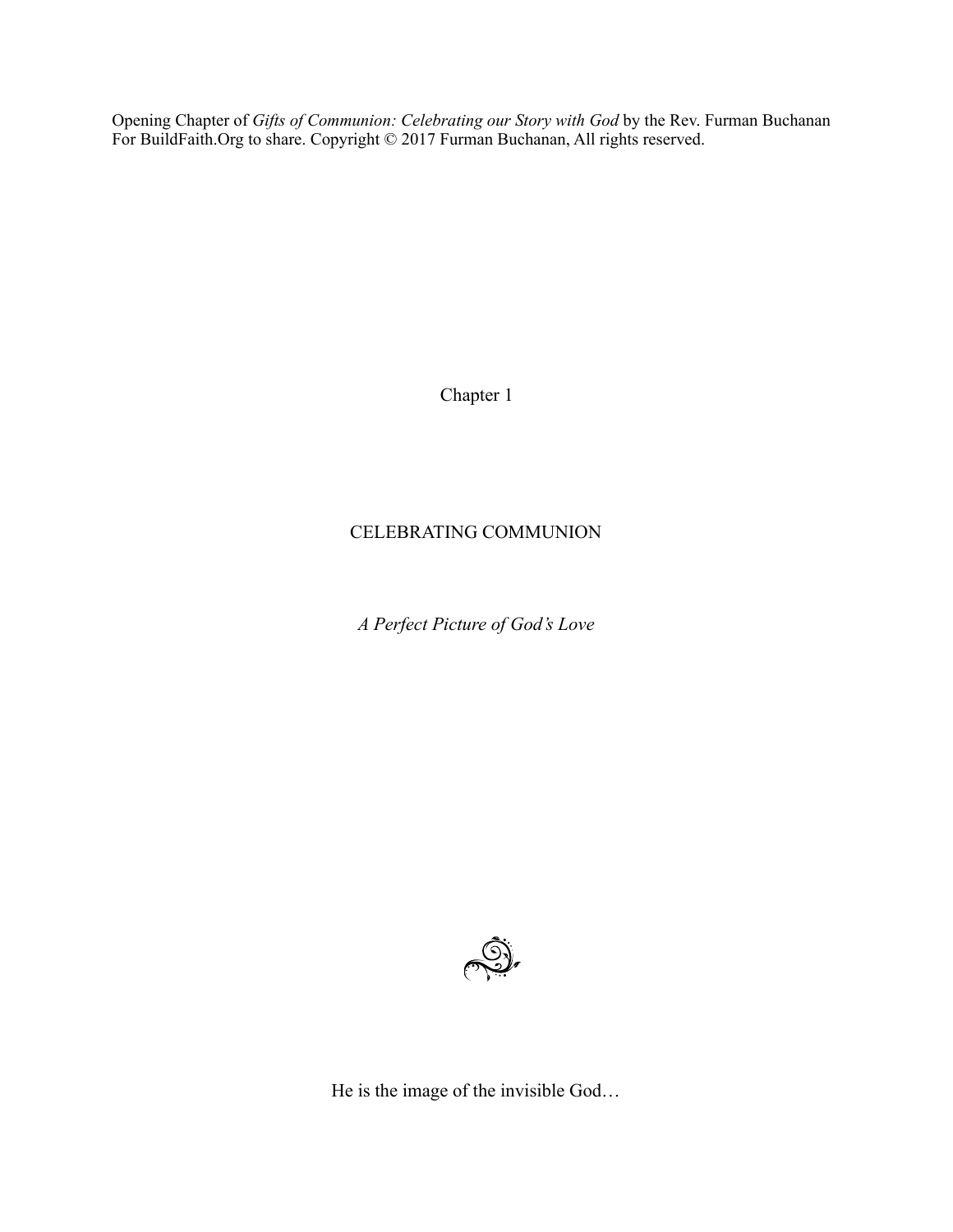There are times in life when we embark upon journeys that lead us to new places, new discoveries, and new challenges. These times are often filled with anticipation, fear, excitement, and perhaps even dread. One such occasion in the life of Jesus' friends took place in a hidden room they borrowed from a stranger with only the basic staples required for a meal that turned out to be the last supper.

Taken together, the four Gospels explicitly identify only three things being present with Jesus and the disciples in that room—water, bread, and wine. On the night he was handed over to suffering and death, Jesus used the bowl of water to wash the feet of his friends. He broke the bread to feed his friends. And after supper, Jesus took the cup to celebrate with his friends. Celebrate?

These are the first, simple gifts of communion—of togetherness in the light of God's love —even when that light appeared as a dimly burning wick in a dark room filled with doubts, fears, and confusion. For two thousand years we have celebrated this event as the perfect picture of God's love. The Holy Eucharist reveals God's desire, through Christ, to be in communion with us despite everything that tears us apart.

We have carefully preserved and repeated the words and deeds of Jesus on that night. We also have surrounded this perfect picture of God's love with other words and actions that prepare us to celebrate communion in Jesus' name, and share his love with others.

As an Episcopal priest, I have been privileged to celebrate the holy mysteries of God's love as revealed through the Holy Eucharist—in the bright light of day and in the darkness of a candlelight vigil. God's grace has shined through quiet celebrations with one other person and at noisy assemblies of hundreds. I have shared this simple, sacred meal with people for their first time and their last time. We have celebrated with laughter and with tears.

The gifts of communion are as innumerable as the masses of people who have been nourished by this sacrament from every tribe, language, people, and nation for two thousand years. You would surely describe your experiences of these gifts differently than I would. This is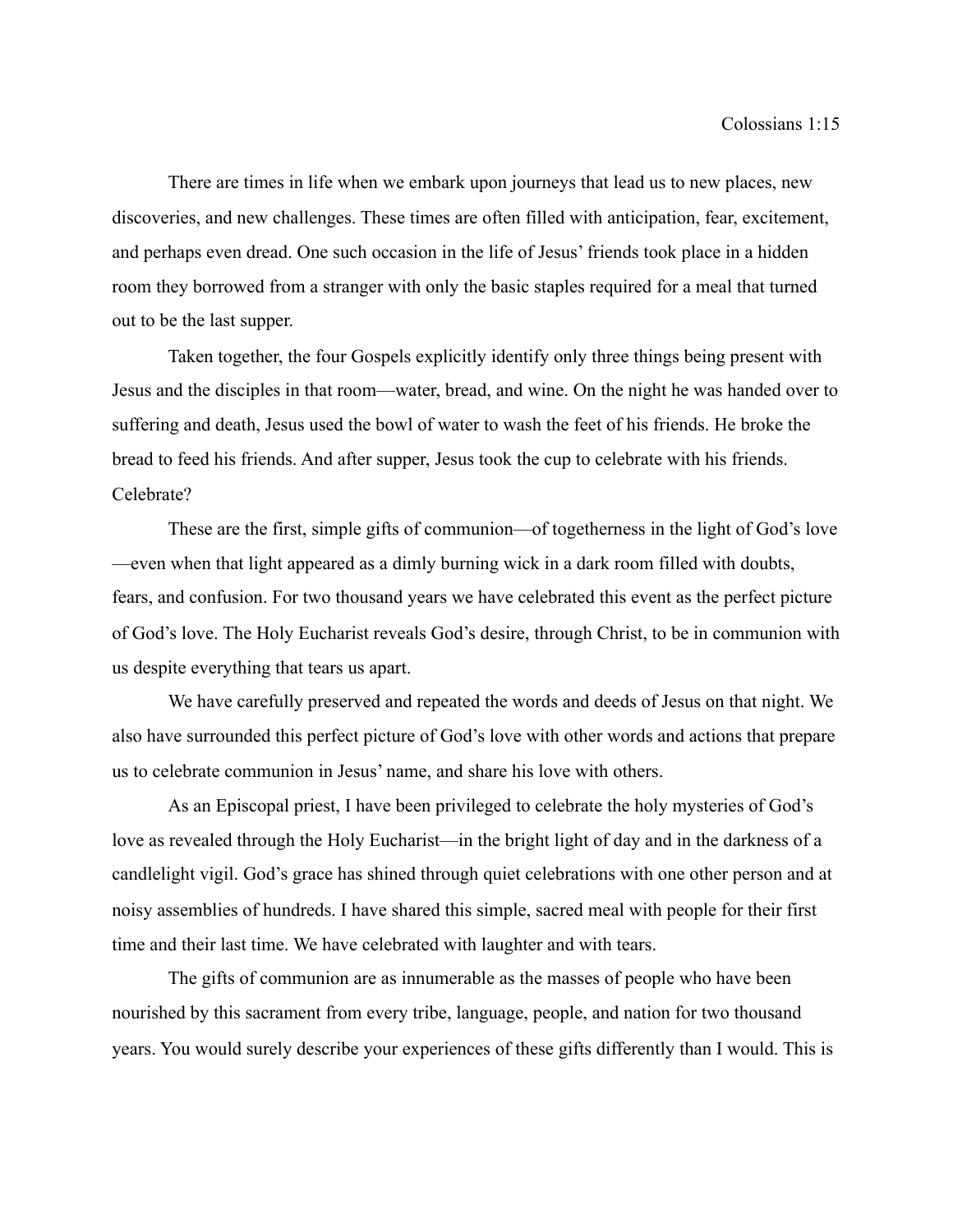as it should be, because we all follow different journeys to and from this celebration of God's love.

What we have in common (and in communion) is the all-embracing love of God revealed in the story of Jesus Christ. What we hold in particular are our own stories along life's pathways.

The Sacrament of Holy Eucharist is where God's common love story and our particular stories intersect. As surely as the Bible is the testament of God's love, this sacrament is the means by which we consume that love so that it becomes an indistinguishable part of our own souls and bodies. Communion is the gift that sustains us as we live out the next chapter in God's love story.

I want to take you on a journey through this sacrament as we celebrate it in the Episcopal Church using *The Book of Common Prayer*. Even if you are from another tradition in the Church, you will recognize most, if not all, of these elements.

Beginning with the opening words and following through to the final dismissal, I invite you to discover some of the special gifts of communion. I will try to open up these gifts through stories—biblical and personal—which I have shared over the years in pulpits and classrooms. They help point to some of the surprising ways God's love gets communicated to us when we worship, and through us when we love our neighbors as ourselves.

Ultimately, I hope these stories challenge and inspire you to reflect upon your own particular stories which shape the way you encounter the gifts of communion with God and your neighbor. After all, Holy Communion is not just about hearing of someone else's story with Jesus in the past. The gifts of communion just as surely include celebrating our story with God in the present.

I want to share just such a story about an unforgettable gift and celebration I received as a boy. I believe it offers a picture of what life with God and one another is supposed to look like.

†

People were bringing little children to Jesus in order that he might touch them; and the disciples spoke sternly to them. But when Jesus saw this, he was indignant and said to them, "Let the little children come to me; do not stop them; for it is to such as these that the kingdom of God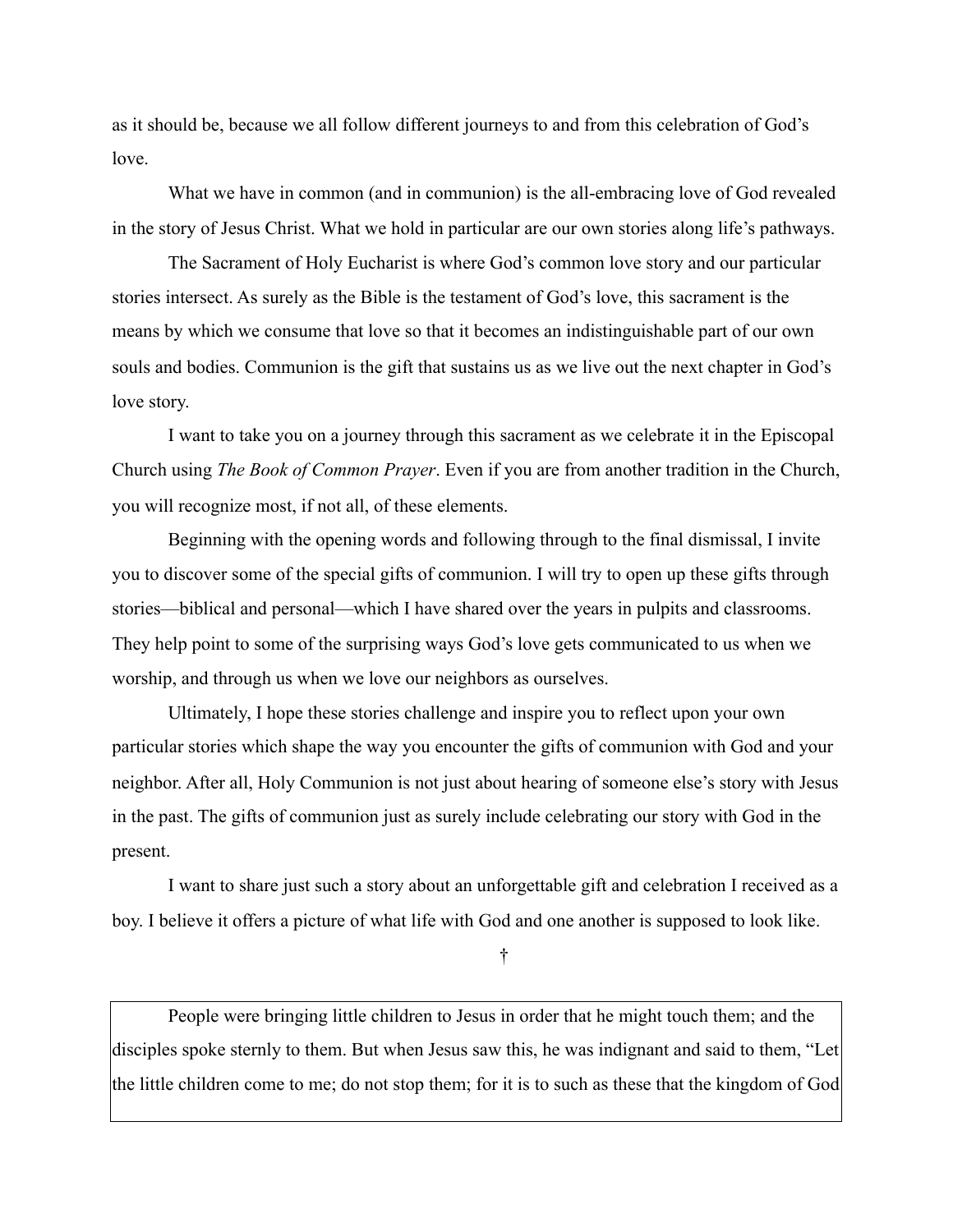belongs. Truly I tell you, whoever does not receive the kingdom of God as a little child will never enter it." And he took them up in his arms, laid his hands on them, and blessed them. —Mark 10:13-16

One of my favorite photographs from childhood includes a passel of boys and girls clinging to eight steps on a ladder ascending to a brand new tree house. Freshly-cut pine boards shined like gold amid the happy faces of children.

It was my birthday party, and that tree house was the best present I ever received. The only thing missing was some of our teeth, because we were all about eight years old. When you're eight, you don't let missing teeth stand in the way of a big smile as you experience the joy and wonder of receiving a gift you don't deserve.

If I were making up a parable about the joy and wonder of experiencing the gift of love, it would start like this: "Once upon a time a father built a tree house for his son…" How would your parable about love begin? What is your favorite picture of receiving a gift that was more than you deserved?

Near the end of the New Testament is a letter to the Hebrews. This letter begins with yet another picture of how God's love story has developed over time. The writer explains that while God used to speak to our ancestors through prophets, there is a new means of revelation for us now—a Son who reflects God's glory...a Son who is the exact imprint of God's very being!<sup>1</sup>

<span id="page-3-2"></span>Think about that for a moment. We used to have the words of the Law and the prophets, but now we also have the picture of Jesus. As the letter to the Colossians also says, "He is the image of the invisible God...["](#page-3-1)<sup>[2](#page-3-1)</sup>

<span id="page-3-3"></span>It is as if the invisible Source of light and life, mysteriously present in all things, used the light of His countenance to take a picture which captures the truth and beauty of Love in a human face. It is as if our Father in heaven shared a favorite picture of a gift that was more than any of us deserved.

<span id="page-3-0"></span> $<sup>1</sup>$  $<sup>1</sup>$  $<sup>1</sup>$  Hebrews 1:1-3</sup>

<span id="page-3-1"></span> $2$  1st Colossians 1:15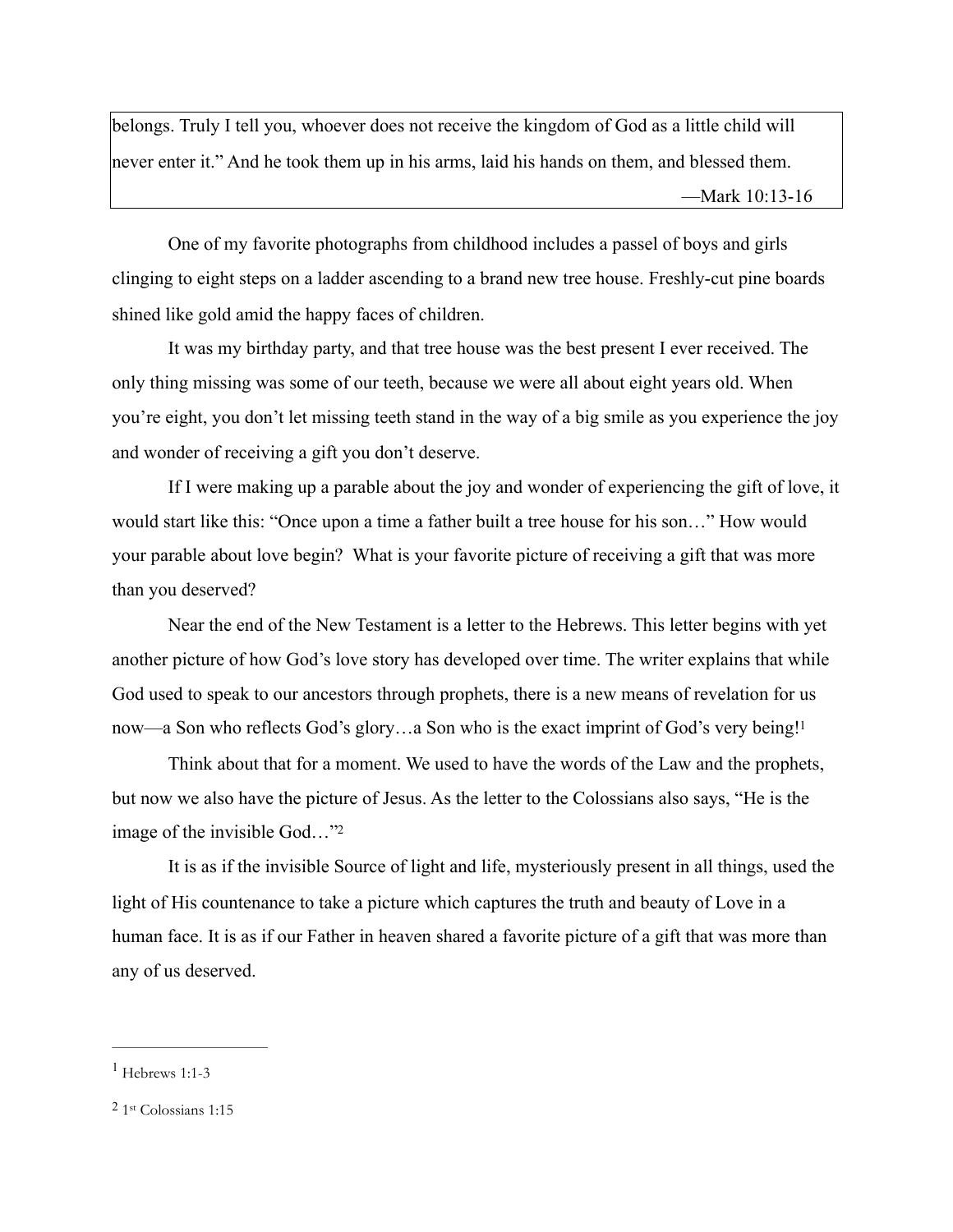There are lots of theological metaphors from photography that the writers of the ancient Scriptures could not have known. They are metaphors I could not have known without the help of my daughter who shared with me what she learned from a photography class.

It turns out that a brief exposure to light is all that is necessary to create an image. That's all a camera does—it just lets a little light shine in. We do this when we celebrate Holy Communion. One of the gifts of communion is the chance to be still long enough to face the perfect image of God's love, and let a little of that light shine in.

We also know that a picture can only be developed in darkness. In order to make an exact imprint, it takes some time in the dark for the picture to develop. Jesus—the exact imprint of God's being—suffered in the darkness of human cruelty as the full portrait of God's love came into focus. We have been given the courage to persevere in our own valleys of darkness by seeing more clearly that God does not do bad things *to us.* Rather, our God suffers bad things *with us.* 

Only after some time in the dark can you bring the print back into the light in order to see all the subtleties. We are blessed with many pictures of Jesus sharing the love of God, welcoming children and adults into his arms and blessing them. We have the subtleties in our own snapshots, too—knots in the golden pine boards and gaps between the baby teeth of radiant smiles. In all these images, we have the gift of joy and wonder in seeing God's love.

In the Sacrament of Holy Eucharist we are invited to take and develop our own pictures of God's love. We open our minds to let the Light shine in. We also gain strength and courage to persevere in the dark, trusting that God is there with us, too. Ultimately, we receive the joy and wonder of God's love, imprinted on our very own hearts in living color.

Here is another twist I have come to see recently. I believe the picture of Jesus—the exact imprint of God—is not for our benefit only. I believe this image is also a blessing for our heavenly Father. This came to me as I realized that while my father built the treehouse for me, he took the picture for himself.

As a father, I can understand why our Father in heaven would build an entire kingdom for his children. God would do it just to delight in those glorious smiles—toothless or not—on our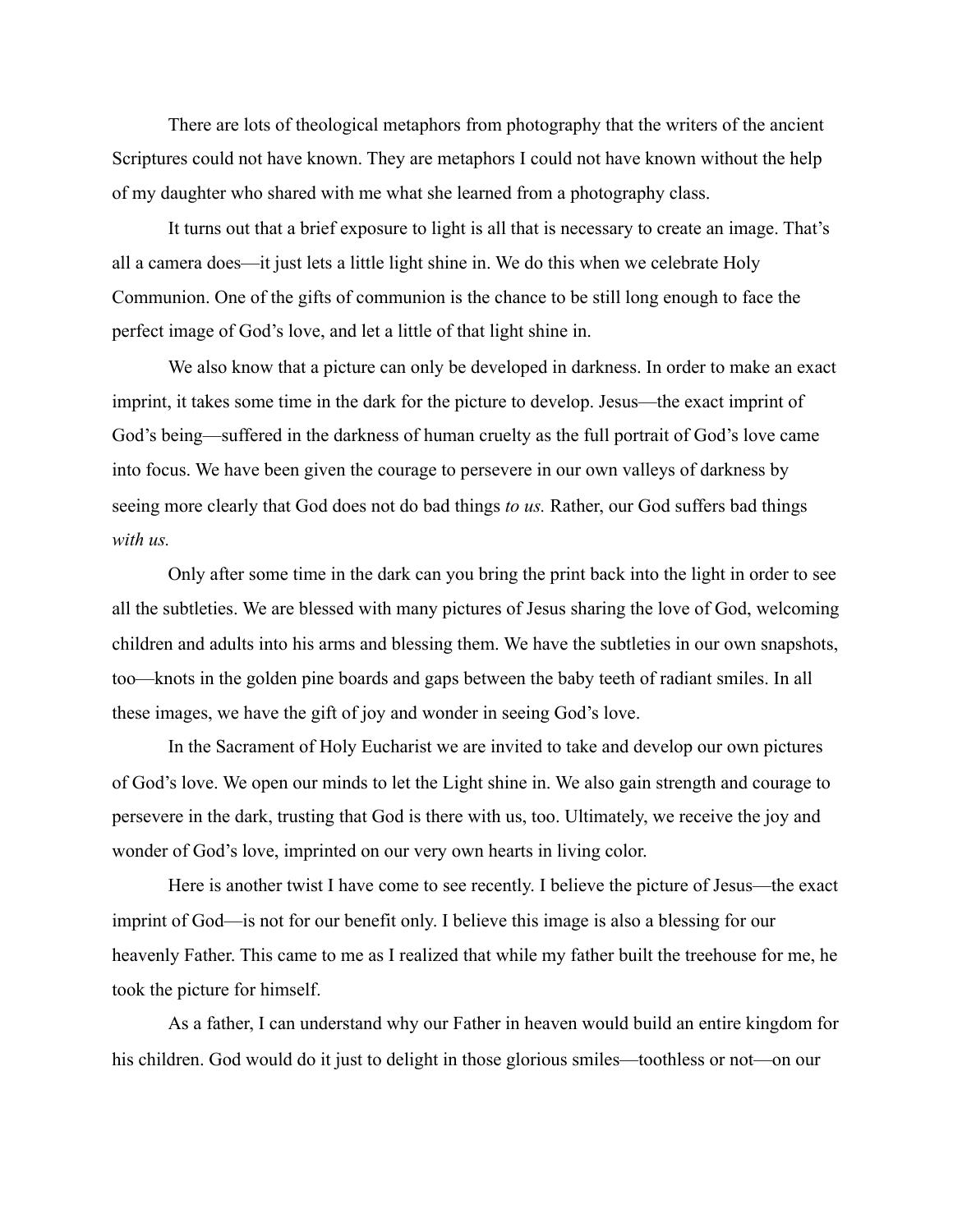faces. God would do it to give us more inquiring hearts, more courageous spirits, and more joy and wonder in it all.

In the Sacrament of Holy Eucharist, we join a celebration in which our picture counts. Our presence makes a difference in the picture—as a blessing to our heavenly Father and a blessing to our sisters and brothers, our neighbors as much as ourselves.

Whether the light is shining in or the darkness surrounds us, we are making a family photo album one page at a time. Jesus—the exact imprint of God's love—is the perfect picture for the cover. Yet, the pages of this scrapbook are meant to be filled with images and stories of this love as we have received it and shared it with one another.

For me, the gift of love is like a picture of a treehouse made of golden pine, filled with smiling faces and the joy and wonder of receiving more than I deserved. It also includes dark nights sleeping on its floor, frightened but not alone. Most of all, it is an imprint I was willing to give back to my father as a picture of my gratitude.

When we celebrate the Holy Eucharist, we are giving thanks for God's desire to be in communion with us, no matter what. We also are celebrating a perfect picture of God's love, and our place in that picture, here and now.

As we delight in this gift beyond what we deserve, we have the chance to give back a picture of our gratitude, knowing that this gladdens the very heart of God, our Father. Developing this perfect picture of God's love is our own way of saying, "thy kingdom come, thy will be done on earth as it is in heaven." Amen.

## **Reflecting on our Story with God**

- ❖ Even before looking back in any photo albums, think about any special photographs that illustrate the gift of God's love communicated through and with other people.
- ❖ Reflect on celebrations of Holy Eucharist that have been especially meaningful and memorable.